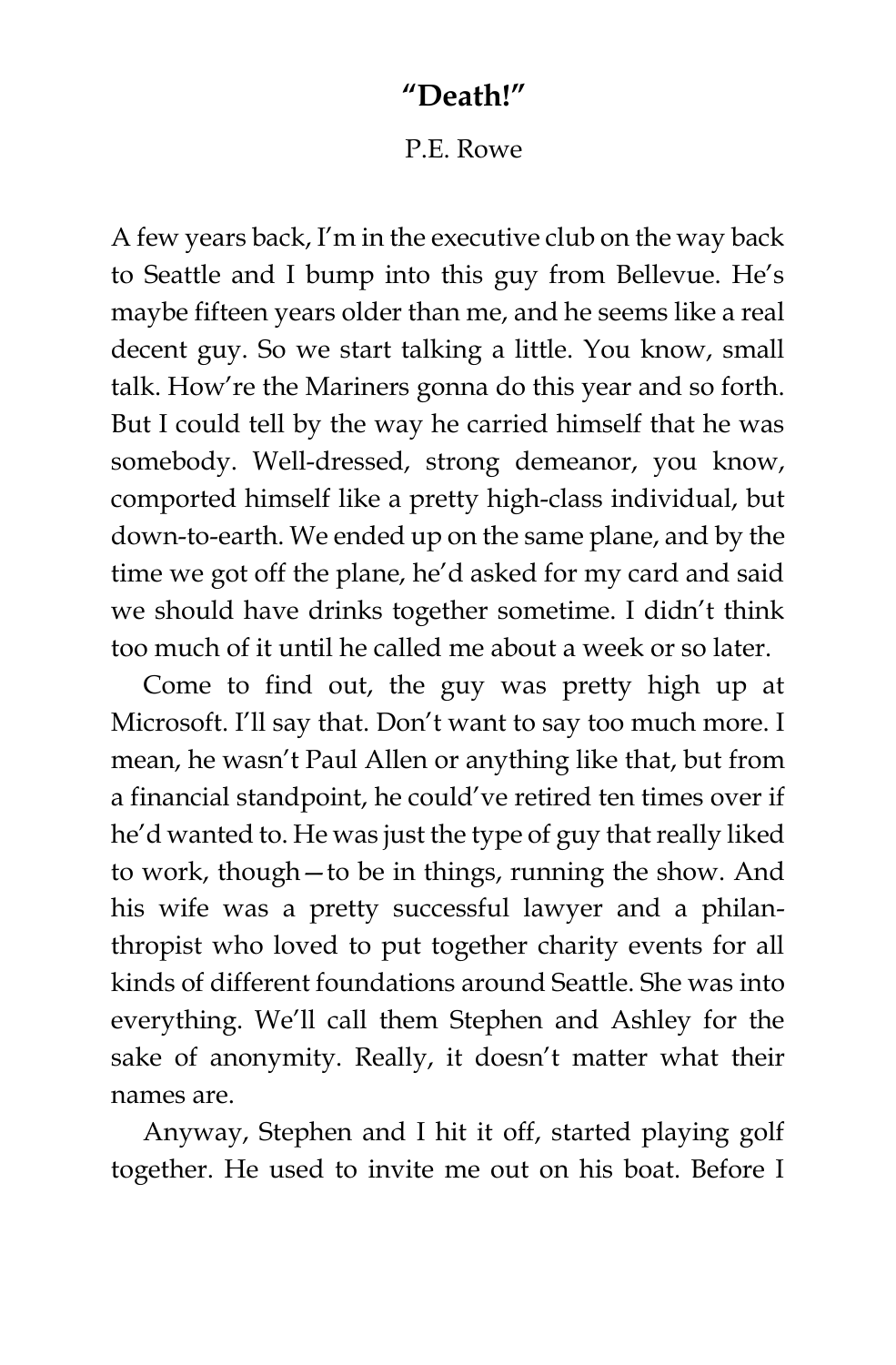knew it, Ashley and my wife Emma were going out together and we were getting invited to all of Ashley's events, and she'd A-list us. Stephen and Ashley knew we weren't exactly in their tax bracket. Hell, I didn't even own a tuxedo till that first year I met Stephen. For a while there, the tux was getting about as much use as my golf clubs after Emma and Ashley started hanging around together. And we really liked Ashley's parties. She was a great event planner. She'd always put together a really interesting crowd, you know. It wasn't all money people or Microsoft people. There were doctors, entrepreneurs, artists, all kinds of different people from all over Seattle, and it always made for a fun evening. We ended up with what amounted to a network of friends in about all the places you'd ever want to go in town, and all of it stemmed from that one meeting with Stephen in the airport lounge all those years back. Turns out it's a very useful skill to talk to people and be friendly. Imagine that in America.

I think what Stephen and Ashley liked about us was that we never really took anything too seriously. We didn't really care about how much money any of these people made or what they did for a living. We were just out for a good time, you know. Put people at ease and have a real conversation or two. Drink a few martinis and tell a few jokes. Whatever. No one's keeping score, after all. So that's how we acted.

Now, Stephen and I don't golf together quite as much these days, but we still meet for lunch. Ever since Emma had the baby last fall, though, she and I haven't really been out to too many of their parties. But Ash put us both on the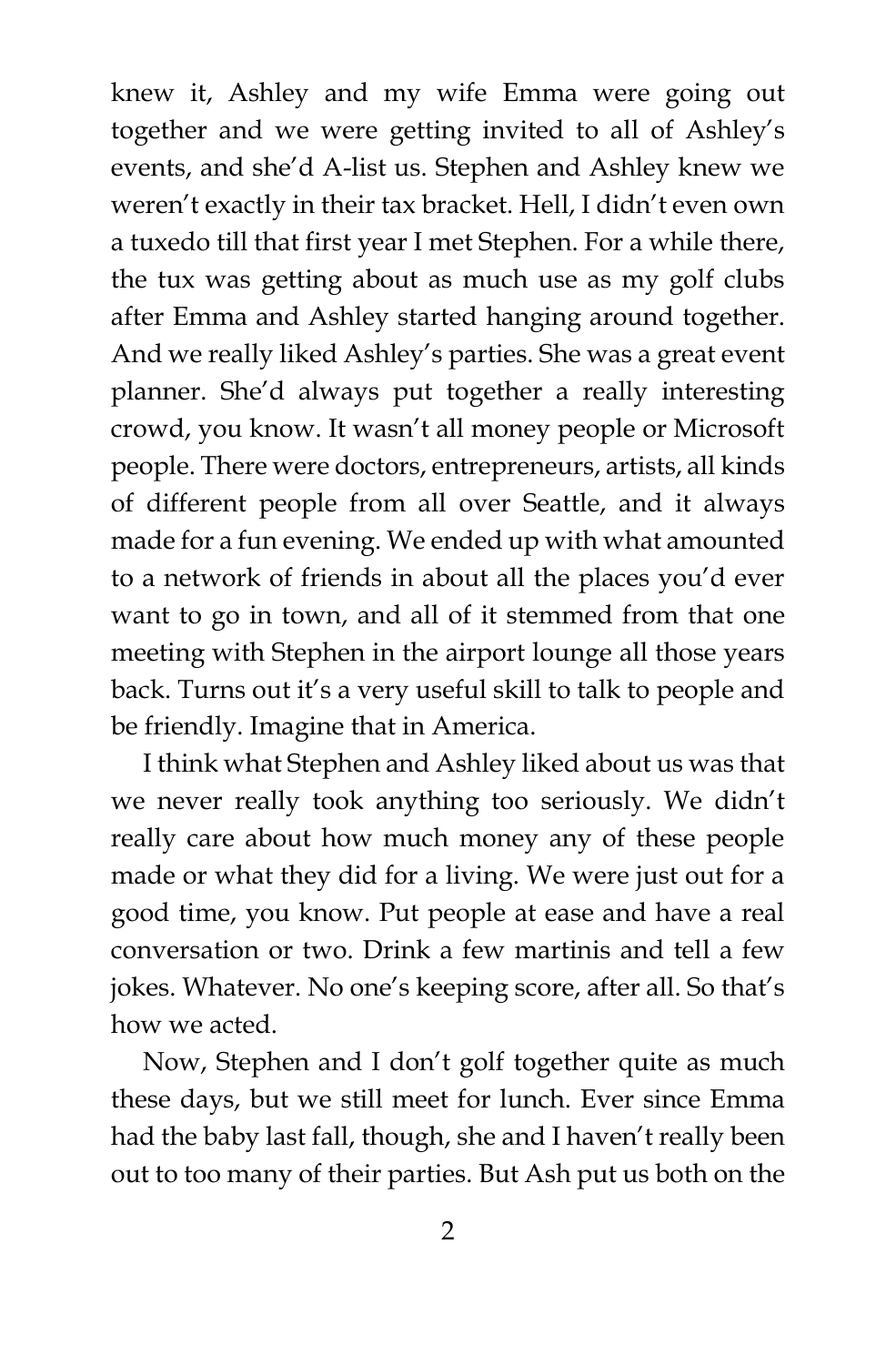list for the Hospice benefit at Stephen's country club in early September, probably because Stephen always wants to beat the Amazon guys in the best-ball tournament, and even when I don't play more than twenty times a year, I'm still a damn-near scratch golfer, same as Stephen.

That's how I came to be at the Balmoral Bar at the country club—stag, unfortunately, because Emma came down with the same chest cold little Heather was battling—so there I was, back to the good old days, clowning around with a bunch of rich folks in tuxedos and evening gowns, throwing back martinis and helping everyone struggle to walk that fine line between trying not to seem boring while not embarrassing themselves. A rare skill in this day and age, I'll tell you.

It was only an hour or so into the evening, so people were still doing the old "who are you, and how do you know so-and-so" nonsense. That part's usually a bit of a chore, but you have to work through those things—buy a few martinis for people so they let their guard down. I like to circulate, talk to a bunch of people, get a little feedback on the energy in the room, give things a push in the right direction, you know?

I see this guy by himself down the end of the Balmoral Bar staring down into his scotch, looking pretty discouraged, and I figured I'd toss the guy a lifeline or something. I think he was even sweating, and it wasn't nearly that hot. So I ask him what he's drinking, and he tells me it's a Macallan, and I start talking to him about scotch, saying something like, "Oh, you like that Macallan, have you tried the Oban?" And of course he hadn't. So I had the bartender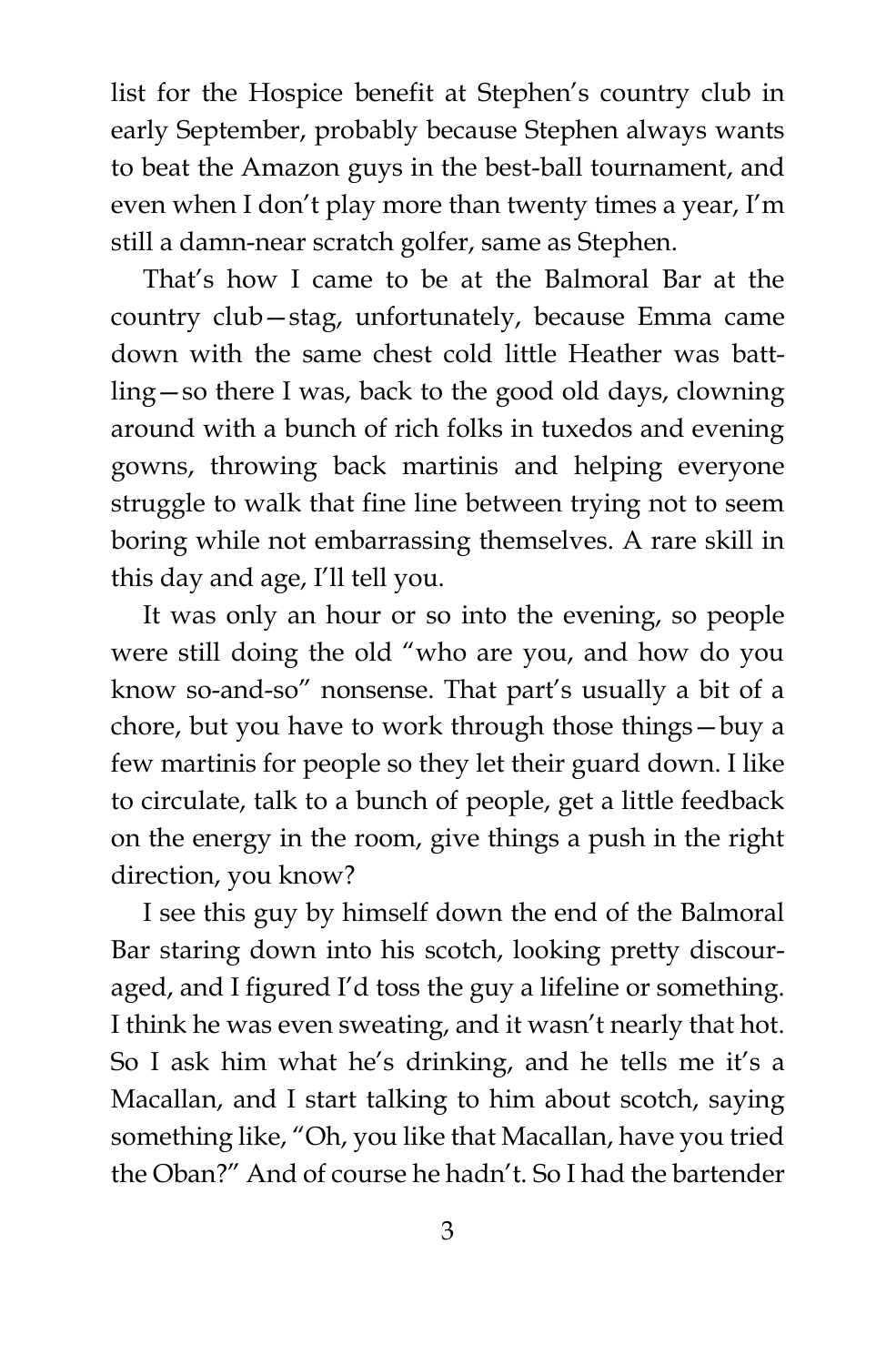pour him some Oban and the guy started to open up a bit. Turned out he was an orthodontist up in Edmonds with a nice little practice, and he was recently divorced, so he didn't really know how to handle himself all alone in a room like this, and it showed.

I tried to introduce—well, let's call him Dr. Vechio, the orthodontist—so I introduce Vechio to a few people around the bar, and I circled back around a few times trying to make sure he didn't linger around the same people for too long. This is something few people seem to have figured out. They want to settle into a place where they feel somewhat comfortable, but it's like a social selfdestruct button at a thing like this. You have to move, and one of the easiest ways to do it is to act like you recognize someone—you know, "Didn't I meet you at the Arts Foundation benefit?" Or something like that, or a silly joke, and off you go. Easy. The other good move when you have a friend is the old introduction gambit, and that's what I was trying to work for Vechio the Orthodontist. And you have to linger until you learn something about the guy, like he works in Edmonds and he likes to ski. Then you can circle around to other groups of people, find someone from Edmonds or a skier, cycle back around to Vechio, and get him out of the other place before he self-immolates.

This kind of crowd management is something Ash and Stephen do at every function. It takes work to get everyone engaged at an event, and Ash had deputized me and Emma in that capacity so often that now it feels like the natural thing for me to do when I'm at a party like this. I'd usually pick up a Vechio or two a night, and after I moved whoever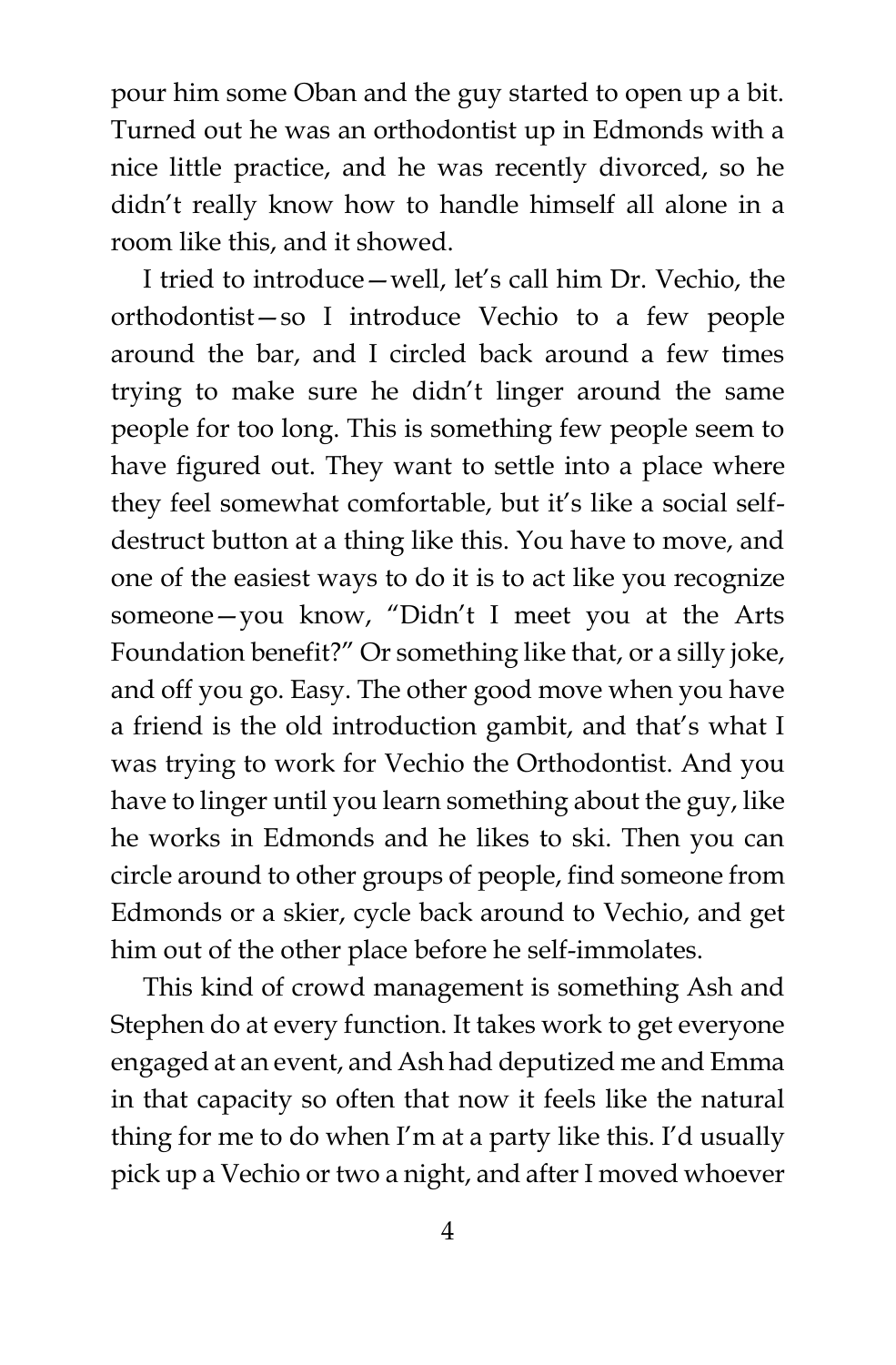it was a couple times, they'd figure out the rhythm without having to be told anything. People learn when they have a chance to get the hang of things. I guess I'd been to so many of these parties that I'd probably come to experience them as much through the success or failure of my own little pet projects as to whether I had a good time myself. There really wasn't anything I found more enjoyable than watching a person open up and start interacting with their fellow party-goers—you know, enjoy themselves. Have a good time with new people.

With Vechio, though, I was a little concerned. I probably introduced him to four or five groups of people and he'd just stand there like dead weight, clutching his drink and taking the introduction about two sentences deep, and then he'd stand around for five minutes while everyone else started feeling about as awkward as he did. Finally, on the last move it seemed like he was catching on. I set him up with these two Amazon couples and a single girl in her thirties who worked for some high-end graphic design firm or something. That group was pretty much floundering on their own already anyway. So I walk up and introduce Vechio to the designer, who'd mentioned something about camping earlier in the night. They start talking about Montana with the two couples and finally Vechio's drunk enough or engaged enough to start talking about all the places he liked to go camping and hiking back in college. There it is, I think. Settled. And I start to circle around again, casting an eye over that way every so often, and for about ten minutes or so that whole crew seemed to be laughing and having a grand old time. Vechio's even had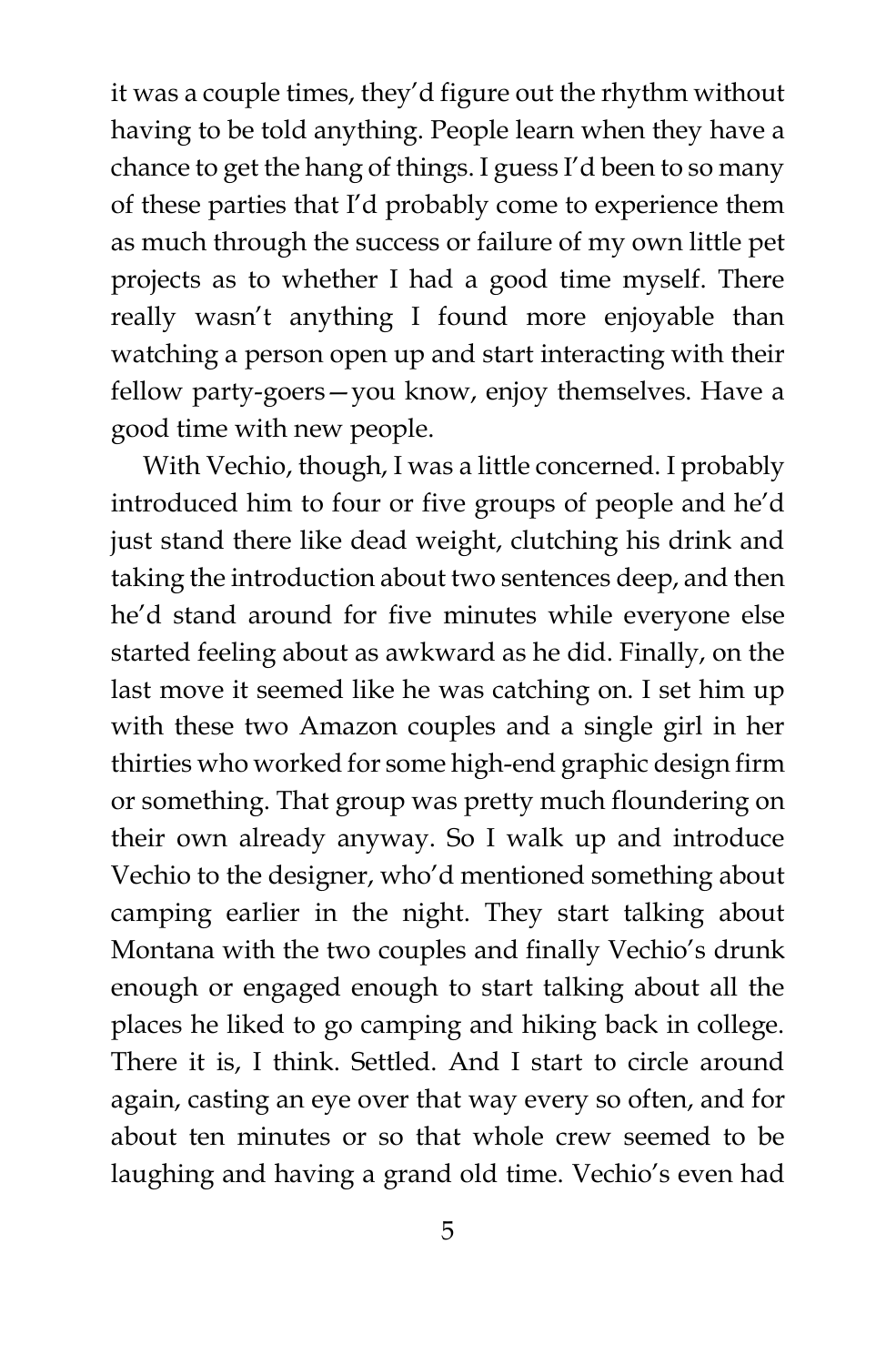them laughing a few times, which isn't that much of a surprise to me, because I sensed that about the guy—that he had a sense of humor buried beneath that thick shell of nervous energy.

I lost track of Vechio for a few minutes while I was at the bar chatting up a few of the Microsoft guys I knew through Stephen and Ashley. By the time I got back that way again, Vechio was practically holding court. It even looked like the graphic designer was considering him—by which I mean she was well aware he was there, and she didn't seem that unhappy about it, despite the fact he was quite a bit older with a little gray in the moustache. I went over and gave him a pat on the back. When he saw me again he lit up and grabbed me by the shoulder and said, "Hey, Kapp, get in here. We were just talking about the joys of parenthood. Robert and Jodha here just had their first last fall."

"He's with the sitter," said the young Middle-Easternlooking woman standing across from Vechio. "I almost feel kinda guilty being out tonight."

"Blasphemy!" I said. "No beautiful woman should ever feel guilty with a martini in her hand, young lady."

"I know, right!" she laughed.

"I'm Kapp," I said, shaking hands with Robert, then Jodha, then introducing myself to the other Amazon couple. I'd already met the graphic designer so I clinked glasses with her and said, "Hello again."

The graphic designer started talking about the joys of being childless, which, mind you, can spiral into a pretty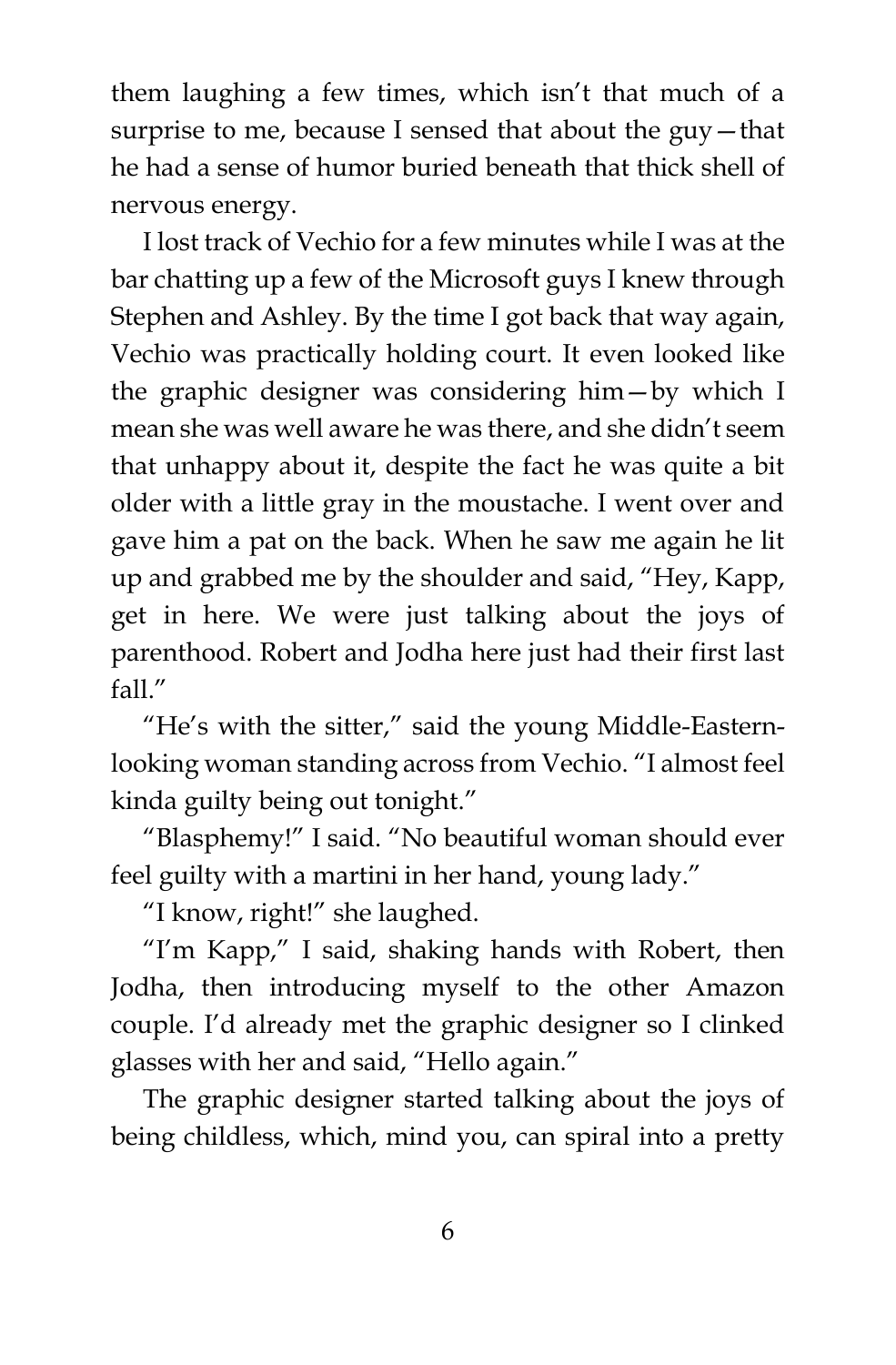bad place in such a setting real fast. I was just about to defuse that bomb and Vechio pipes up.

"You know, I hear you, Amy. I really do. There's nothing quite like sleeping late on a Saturday or having that second or third beer whenever the heck you feel like it. But, boy I'll tell you, kids are a lot of fun sometimes. You guys will find out," he said, gesturing over toward Robert and Jodha. "The fun really starts when they start talking and figuring things out, start making mistakes. You just never know what they're going to do."

My jaw almost dropped. I swear, I couldn't believe this Vechio was the same guy I'd met at the Balmoral Bar a couple hours earlier staring into his scotch. He was doing great. And these are the moments I enjoy most—watching somebody so socially-constricted put themselves out there like that. I love to sit back and be a fly on the wall when it happens.

"Like what?" Jodha asked Vechio. "What's the funniest thing one of your kids has done recently?"

"Like how recent?"

"Like the last year or so," she said. "Just something you can remember."

"Boy, I don't know," Vechio said. "Sometimes it's not always funny. Sometimes it's just like, you never really know what the heck they're going to do, or they say something that comes out of nowhere? You guys understand, right?"

"Not just yet," Robert said, smiling at Jodha. "Gabby's just starting to string her words together these past few weeks."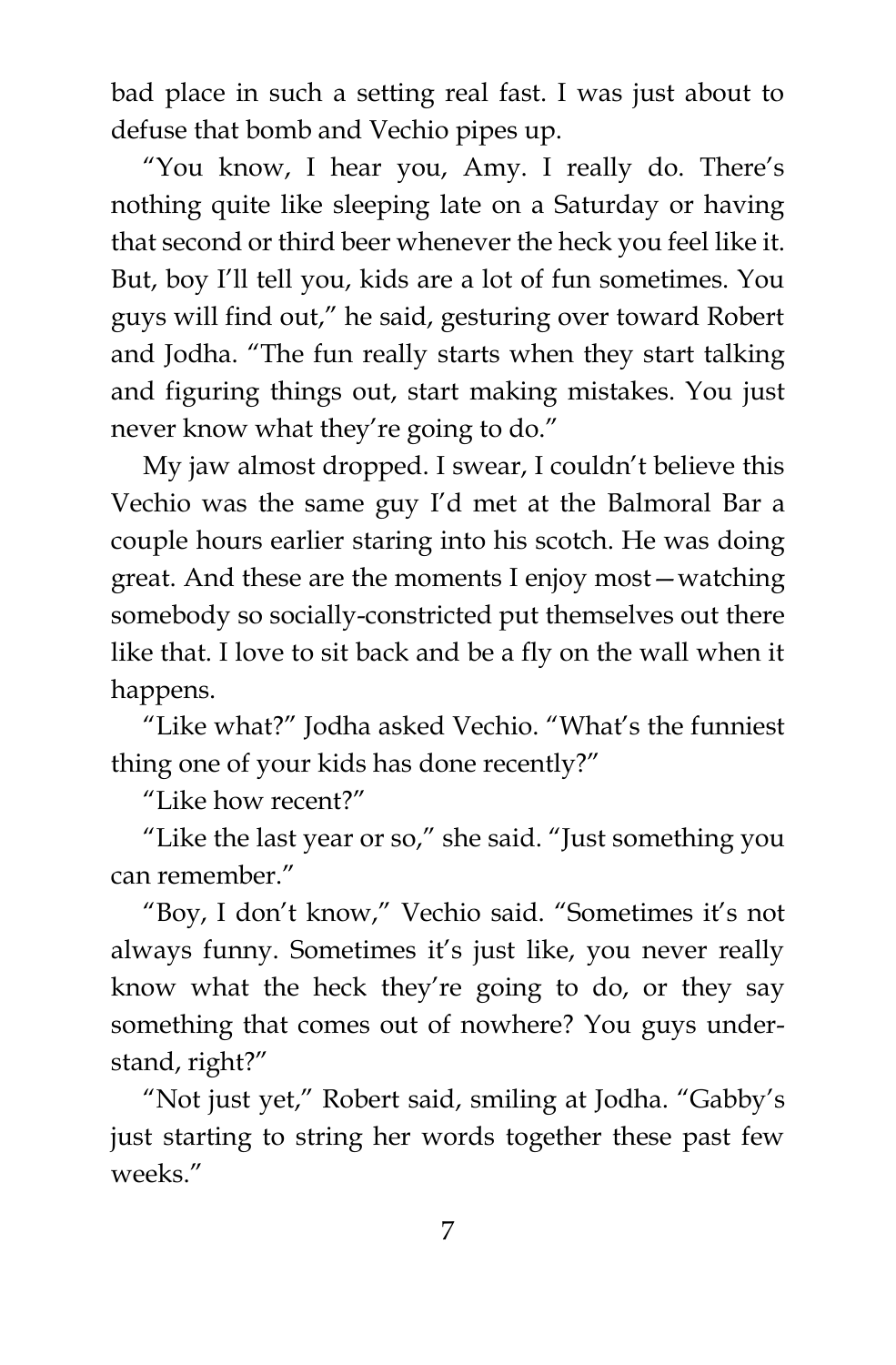"Okay, well, I'll give you an example, right," Vechio said. "Last summer, my wife and kids and I, we took a trip up to Glacier, up in Montana, right? And I can't even imagine, nowadays, you get in the car for twelve hours with a couple kids, and you can give them an iPad or something and they're as quiet as anything. I can't imagine what the heck we'd do without it. Back in the day, my parents had four kids fighting and screaming at each other the whole way. But with the technology, the thing is, it's hard to get them to take their eyes off the screens now. You're like, 'Mountains, kids; beautiful mountains.' Nothing. 'Grizzly bear; look at the grizzly bear.' They yawn at you, right?"

"My niece is so like that," Amy says. "Did you guys see that massive rainbow about a week ago over the lake?"

"Which lake?" Vechio asks.

"I'm *sorry*?" Amy says.

"Which lake were you talking about, with the rainbow?"

"God, I just spaced out for a second," she said. "God  $um -$ "

"Lake Washington?" Robert said.

"Union, sorry," Amy continued. "Anyway, I'm at my sister's in Eastlake and there's this huge, I mean massive, bright rainbow out over Lake Union, and I say to my niece, 'Arianna come look at the thing,' you know. I told her the whole thing, and she was just flicking around on her phone, like, 'That's nice, Aunt Amy, I'm sure it's really exciting.'"

"She didn't get up?" Jodha asked.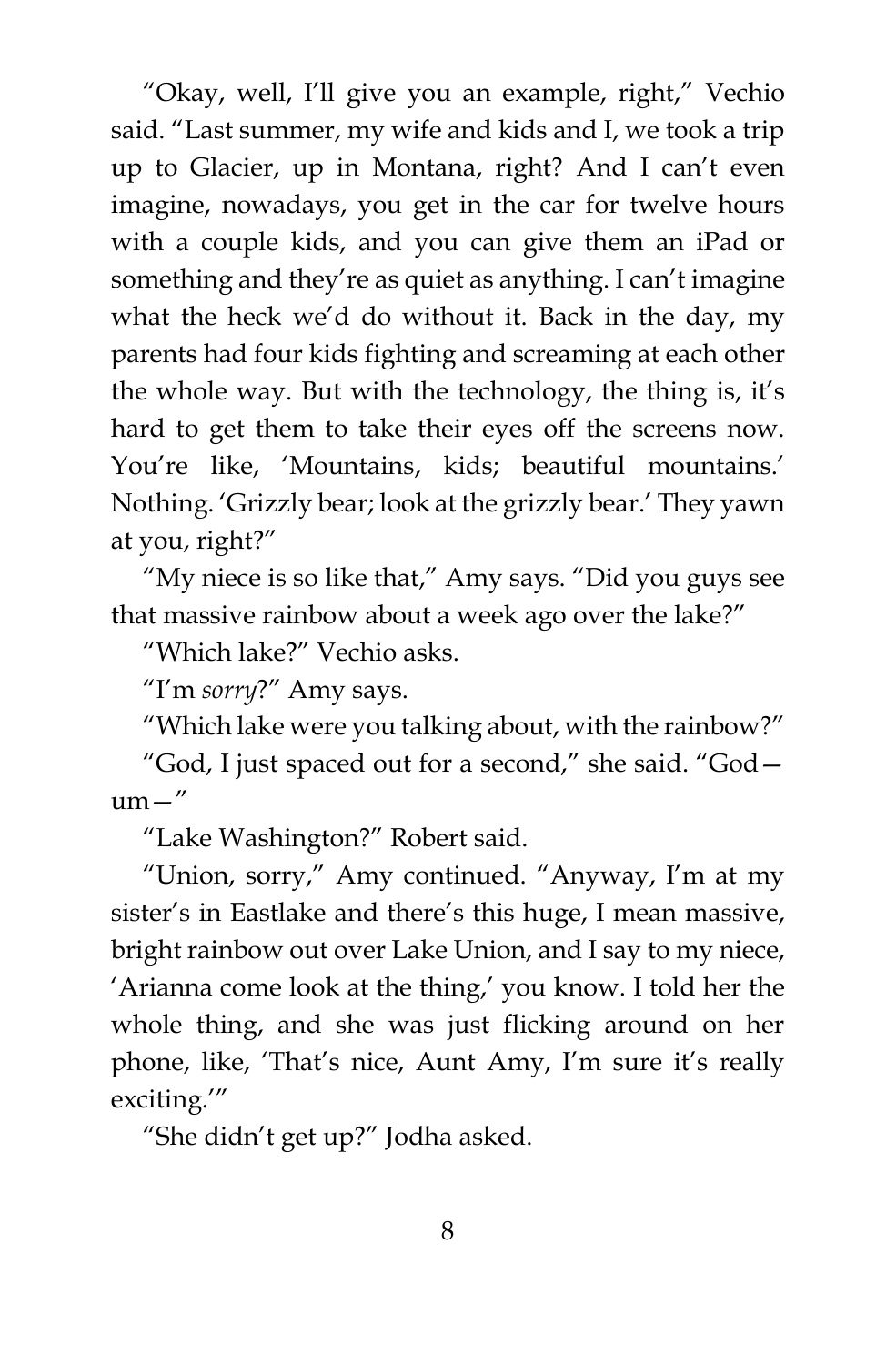"Didn't even flinch," Amy said. "Sorry. Anyway, Dr. Vechio, I interrupted. What were you saying?"

"No need to apologize, it's nothing. You made my point far better than I could. You can't get their eyes off that stuff," Dr. Vechio continued. "And, that's how it was in the car, all the way across Washington through Idaho and into Montana. And the thing that was surprising that I never would have guessed in a million years would catch their attention, right? Any guesses?"

"No idea," Amy said. "When I was a kid it used to be we'd look for punchbuggies, but you don't see many of them anymore."

"What's a punchbuggy?" Jodha said.

"It's like a car," Robert answered. "You know the old VW Beetles, the old one."

"Yeah," Amy said. "You used to see one and then you'd shout, 'punchbuggy!' and whoever said it first got to punch somebody in the arm. My brother and I used to kill each other."

"How is that a thing?" Jodha said. "That's so strange."

"Were they punching each other, Dr. Vechio?" Amy asked, trying to steer the conversation back to his story.

"No, but it was a bit like that," Vechio said. "So my son, Julian, about a half hour or so into Montana he asks my wife about the little white crosses by the side of the road, right? You guys have seen those?"

"I don't think so," Jodha said. "I've never been to Montana."

"They put up crosses," Amy says. "Whenever somebody dies on the highway, they put this little metal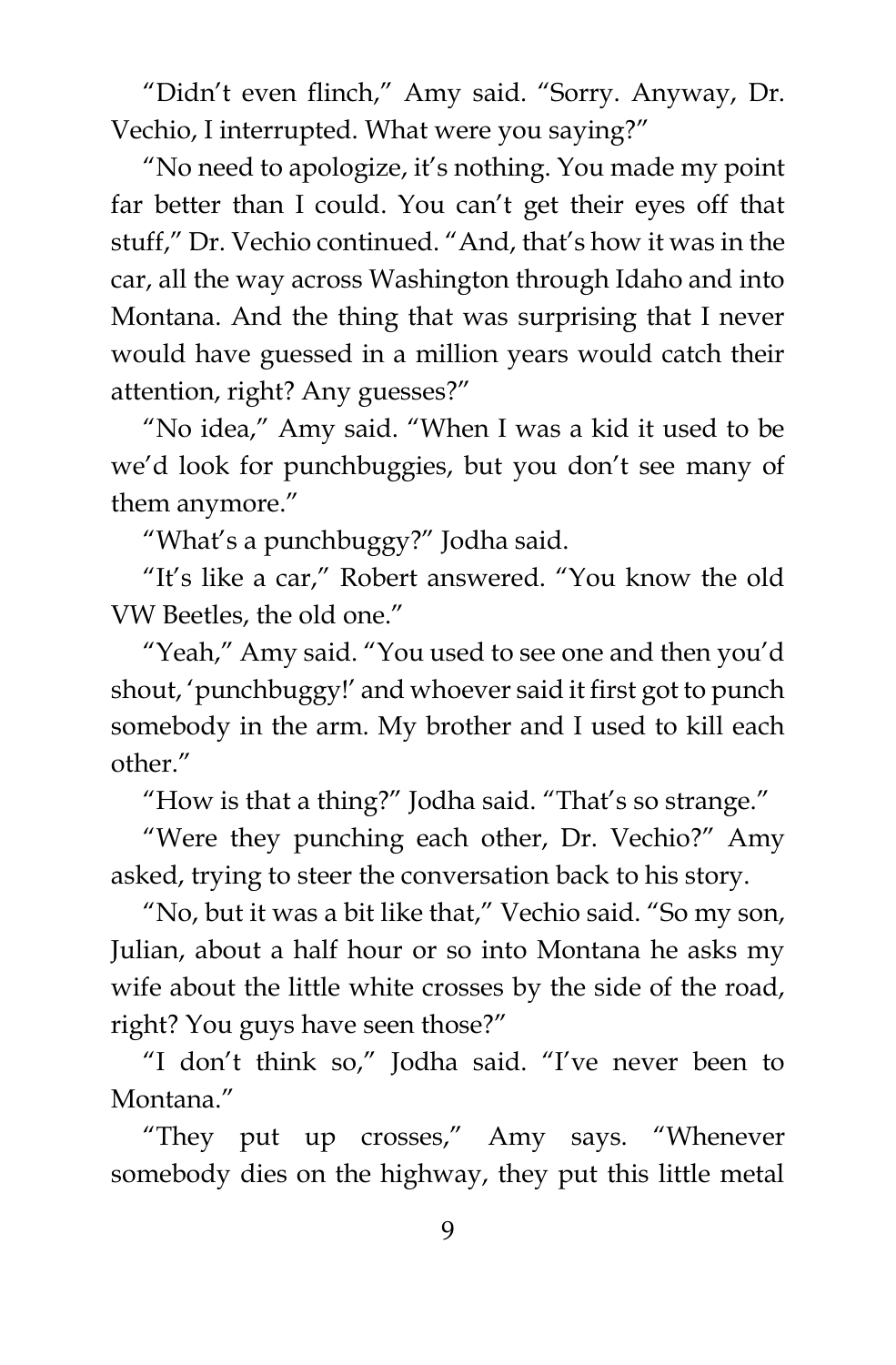cross on the edge of the road where the people die, I guess to warn people to drive carefully."

"Exactly," Vechio says. "And my wife, she went through the whole thing with Julian, and he was fascinated by it, and because—well he's four years older than Madison, so whenever he gets interested in something, she starts listening too."

"How old is Julian?" Amy asks.

"Sorry," Vechio says. "They're twelve and eight, right. So anyway, Julian asks my wife, like, 'For real, mom, somebody died there?' And she says, 'Yeah, Julian, that's what they're there for, to remind people to slow down and be careful.' And I continue driving, thinking nothing of it. Well, the next time we pass one of those little white crosses, Julian pokes Madison in the arm and sort of whispers in this ominous voice to her, 'Madison, death.' And he says to her, 'Let's see who can spot the next cross first.' A lot like the punchbuggy thing."

"Oh my God," Amy says. "Like the most morbid version of the alphabet game ever, right?"

"Yeah," Vechio says, "And before my wife or I know it, they're keeping score and they've got their eyes glued to the side of the road like their own lives depended on it."

"That is so strange," Jodha says.

"Exactly," Vechio says. "That's exactly what I'm saying. You never know when or where something's going to catch their interest and they're going to do something so totally unpredictable like that. And with that thing, it just kept going on. We both told them, 'Guys, you need to show a little respect because that's real, like, that actually marks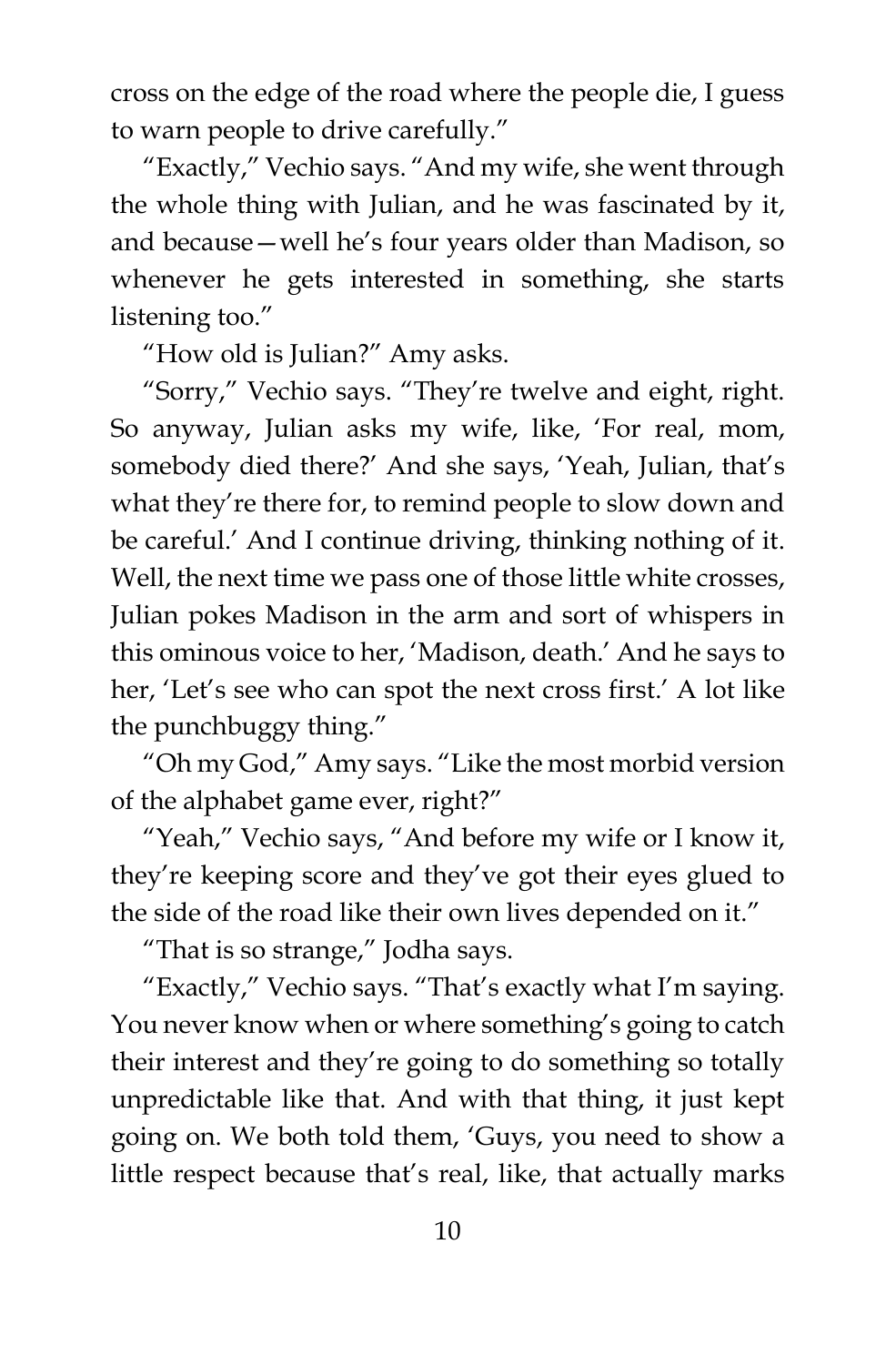the place of a person's death.' But they were already into the game, and you try to put a stop to it, but then one of them gets one point ahead of the other, and it just becomes about that sibling rivalry and staying ahead. There wasn't anything we could really do, it's just like, we were driving down the road and every five minutes one of the kids would shout, 'Death!'"

"And you couldn't get them to stop?" Robert said.

"Well they don't really put that situation in the parenting books, Robert. That's another thing you'll learn is that ninety-five percent of being a parent is just winging it and hoping you make it through the day, right? So I looked over at the wife, and she looks at me, and we sort of collectively decide that the best course of action is to downplay the situation, let them grow tired of the game, and eventually they'll go back to playing Angry Birds or whatever little thing they do. But they kept going. Every five minutes, 'Death! Death!'"

Right at that moment, Stephen and Ashley walked onto the patio, and as they came into my field of view, I could tell they were looking for me. Ashley caught my eye first and she did one of those little wave/come-here, Kapp, gestures with her hand. And when Stephen and Ashley wave me over, it's usually to introduce me to someone important, so I look back over at Vechio, I figure he's doing all right, and I excuse myself.

"How long did the kids keep going on like that?" Jodha asked Vechio right as I was walking away.

"That's not even the best part. You won't believe—" I hear Vechio's voice trailing off as I step out of earshot.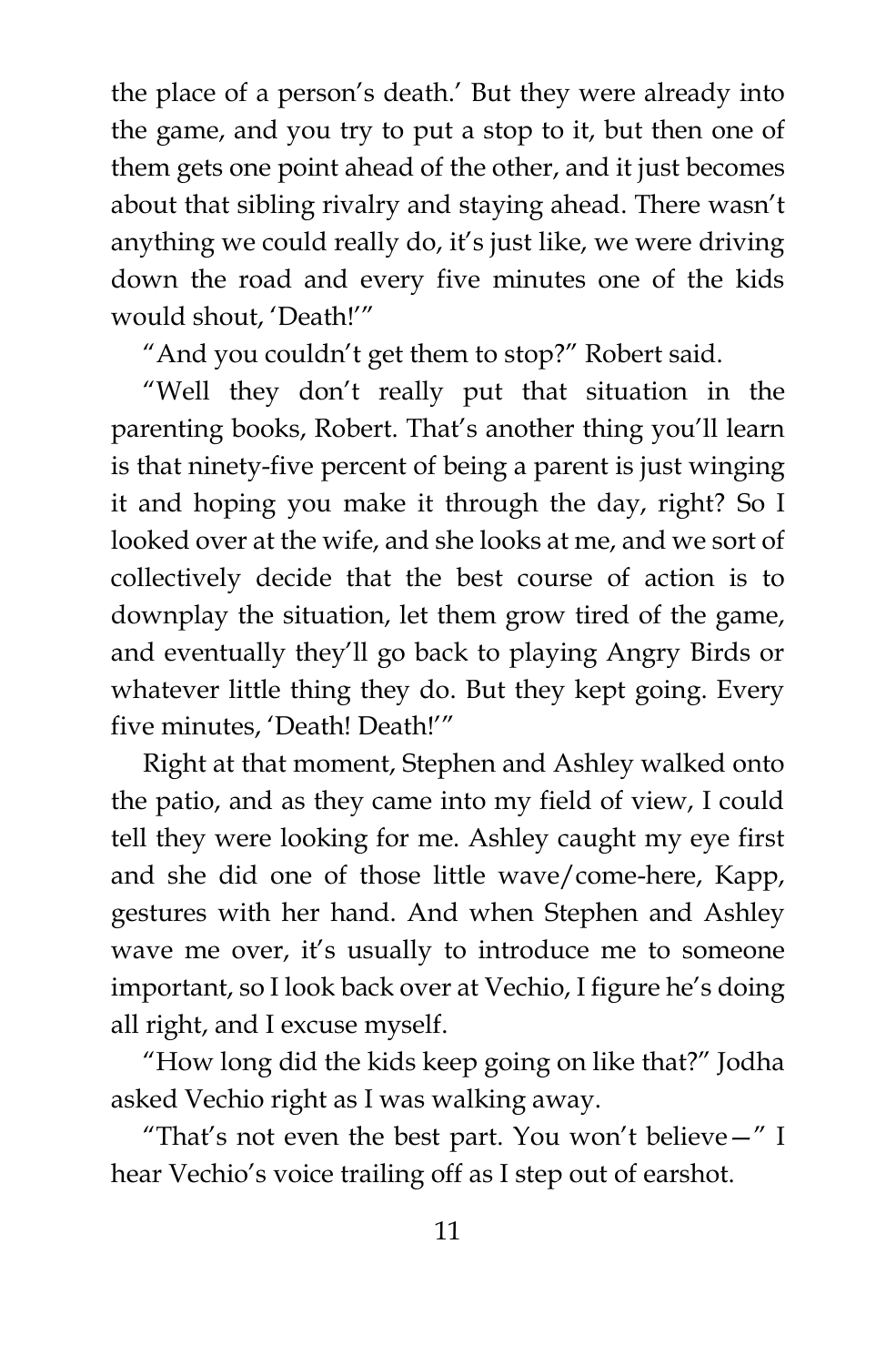I was thinking about the situation as Stephen patted me on the back and introduced me to the CEO of some biotech firm that had recently relocated to Seattle from Chicago. We started talking about how the two cities compare, and I mentioned how I wasn't aware there was much biotech in Chicago. "A little less now," Stephen says, and of course the young CEO laughs. I did my best to stay engaged, but the truth was that I was distracted. I was still thinking about Vechio and his story. I was curious—about a lot of things, really. First, I mean, the story itself—it was just such an odd thing. And the guy, I really wouldn't have predicted he'd come to life like that, pulling something so strange and interesting out of nowhere in front of a group of socialites. Every minute or so, I'd look over, and the whole group would be laughing and smiling. Then, again, Vechio would say, "Death!" And everyone would erupt in laughter. The people around them even began to notice, and from where I was, it looked like he was killing it over there. I had to do my best to hide my distraction from Stephen and Ashley and the young CEO. I'd guess it was about four or five minutes before I excused myself under the pretext of grabbing a drink for myself and Stephen. I walked back toward Vechio and figured I'd stop on the way to the bar to see how the situation had panned out, because they all seemed to have stopped laughing.

When I get there, Vechio says, "Oh, hey, Kapp, you made it back in time for the good part," and I was a little surprised he was still telling the same story, but he just kept talking.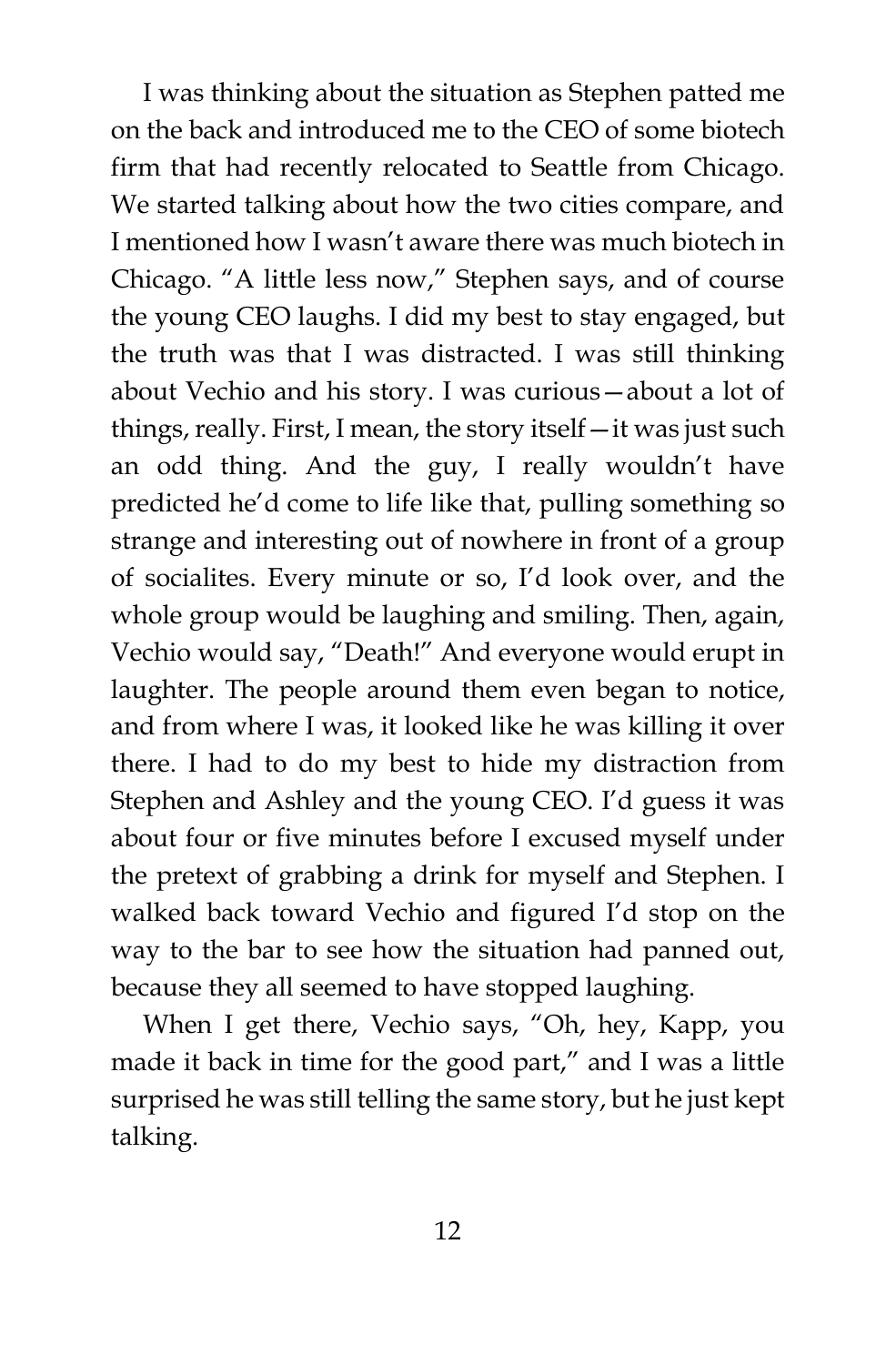"So we're still stuck behind this semi-truck for like a half hour, right?" Vechio says. "And boy, I just cannot get a break in the traffic to pass the guy. It's like every time I try to pull around him there's a car coming the other way. And then out of nowhere, the traffic comes to a dead stop, and I'm thinking, must be construction or something. But the darn truck's so big, I can't see around to the road in front. And of course finally, after about three hours of trying to get the kids to settle down and forget the darn road crosses, the game's finally tied, so me and the wife think the thing's finished, because they haven't shouted 'Death!' in at least a half hour."

The two Amazon couples and Amy were staring at Vechio, I mean, they were really into it. There were even a few people adjacent to their little circle listening in. I couldn't help but think how much momentum the guy'd been able to build into this little story.

"So we sat there crawling along," Vechio continues. "And, boy, I mean crawling. We probably only made it a few hundred yards in about ten minutes, so the kids are starting to get restless, and I'm getting frustrated. Then the truck pulls forward and I can finally see these emergency lights by the side of the road up there."

"Oh, God," Amy gasped as she began to realize where Vechio's story was going. But of course it was a bit like the wreck itself: she'd waited in traffic and couldn't back out now. I'm not sure I was quite anticipating what she was, because she was almost cringing, and I really didn't guess where the story was going yet. I was curious just like the rest of them.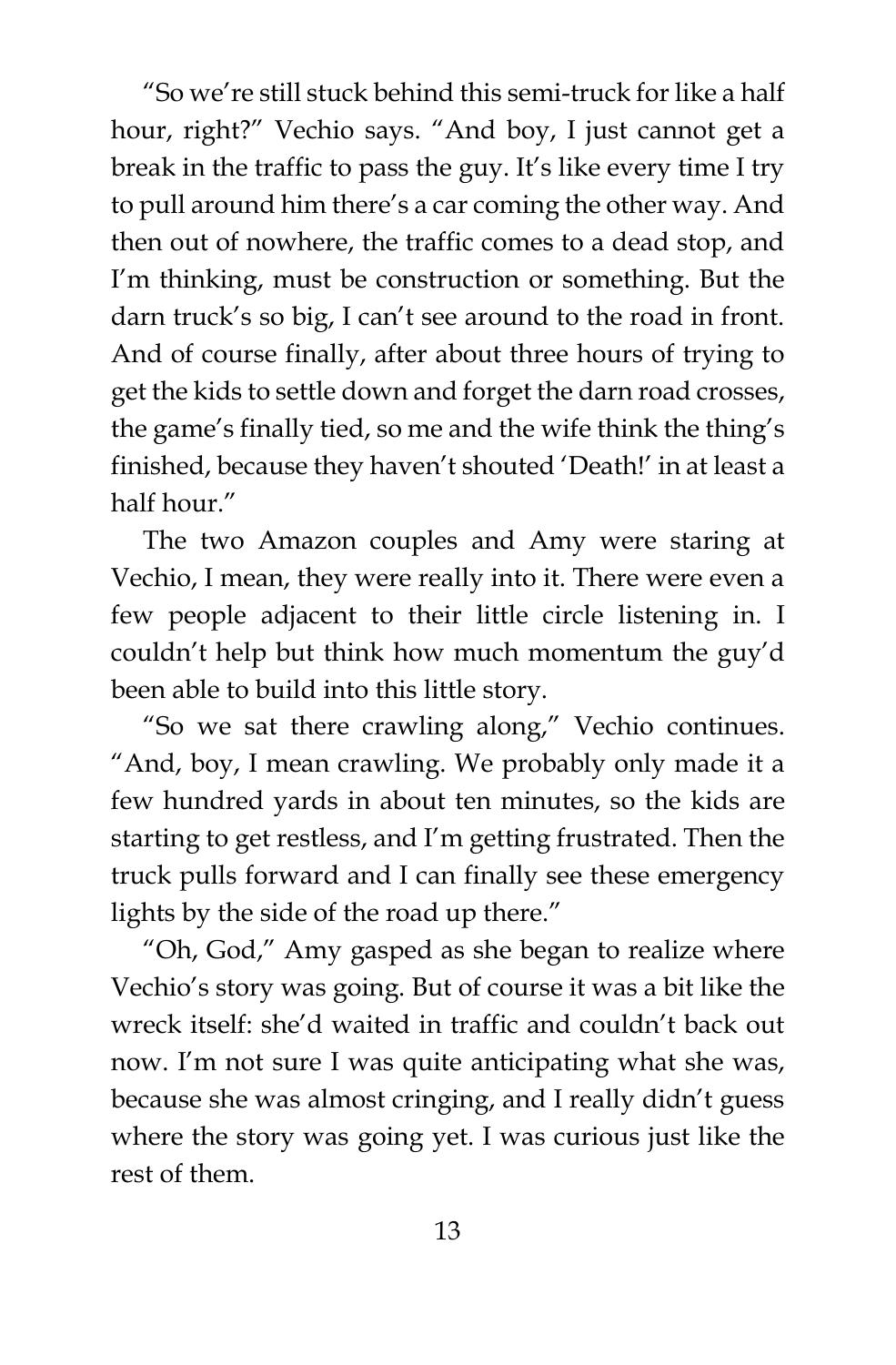Vechio continued: "So after another two or three minutes, we pull even with the lights, and of course the ambulance and the fire trucks had gotten the kids' attention. The semi-truck was still blocking the way, though, so we couldn't see until the last minute that there was an SUV rolled over by the side of the road—all banged up—roof dented in, front end all crunched up—I mean, boy, this was one serious crash, we could tell. But we figured the fire department had gotten everyone out by ambulance until we heard the sound of the helicopter. Then, when we pulled even with the crash, there was a trooper, right? He was waving cars through one by one. When he waves the truck past we could finally see. And there, lying on the shoulder was a person, right? We couldn't see how old, but it was a man—you could tell by the shoes. But he's lying there with a sheet over his face, and my wife shouts to the kids, 'Don't look, don't look!' But of course they couldn't look away once they got their eyes on it."

I started to really worry about where Vechio's story had gone, but everyone was so engrossed there was no way to change the topic. I thought of every funny way I could pull him out of there, you know, but about the only thing that held any hope was if he could turn the corner himself.

Vechio keeps talking, shaking his head and smiling. "So there's this guy, he's lying under this white sheet, and there's blood all over the road. And my wife was like frantic, trying to reach into the back seat and cover up Madison's eyes. Meanwhile, she's hollering at Julian to look away. So finally, the trooper waves me through and I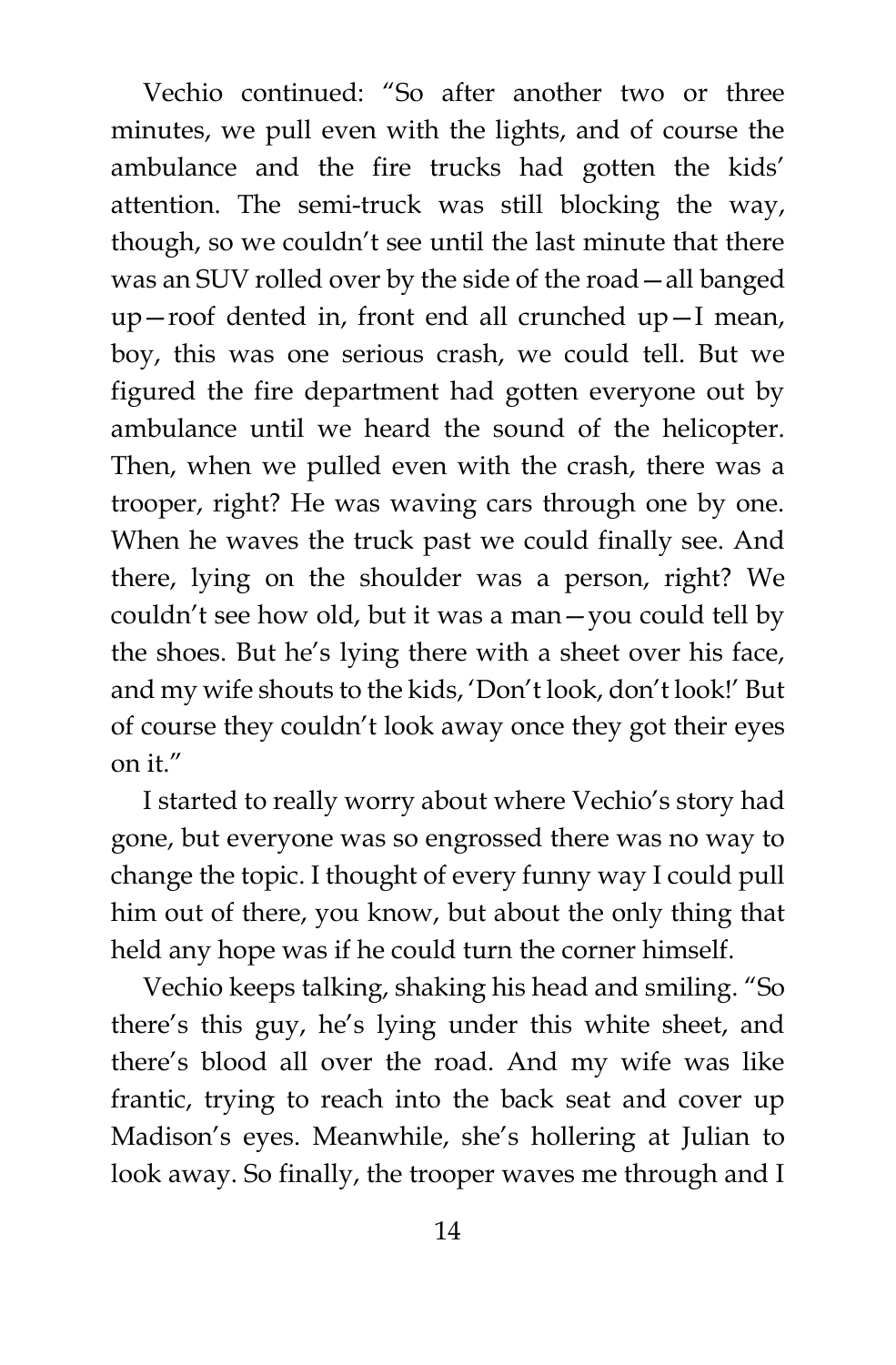floor it past the body and Julian's leaning over his sister, staring out the window, and my wife's got my daughter's head in her hands. Suddenly Julian starts laughing, pokes his sister in the arm, and goes, 'Death! Madison, death! Look, look, look,' and he starts laughing and poking her, and he's like, 'I win, I win.' Just laughing like no tomorrow."

Vechio looked up and, suddenly he realized he was the only one smiling. Robert and Jodha were standing there with their mouths hanging open. Amy was looking down at the patio shaking her head. Everyone else listening was aghast. I was probably the only one who didn't really react. I guess I was just sorta cringing internally.

It was silent for a few seconds before Robert finally spoke up, "You know, Dr. Vechio," he said. "That woman down there in the purple dress, she's married to a friend of mine at Microsoft, that's how I know. She's a pediatric psychiatrist. You might want to get her card before you go."

"Hey, come on," I said, doing my best to keep the situation from growing any worse for the poor guy. "I'm going to go grab another martini, anybody else want a drink?"

Of course, nobody said yes. I just took the opportunity to invite Vechio back to the bar with me and make the most graceful exit he could at that point. I think that was when it began to hit him. Nobody looked at him as we stepped away, and he looked over his shoulder a couple times as we crossed the patio back into the Balmoral.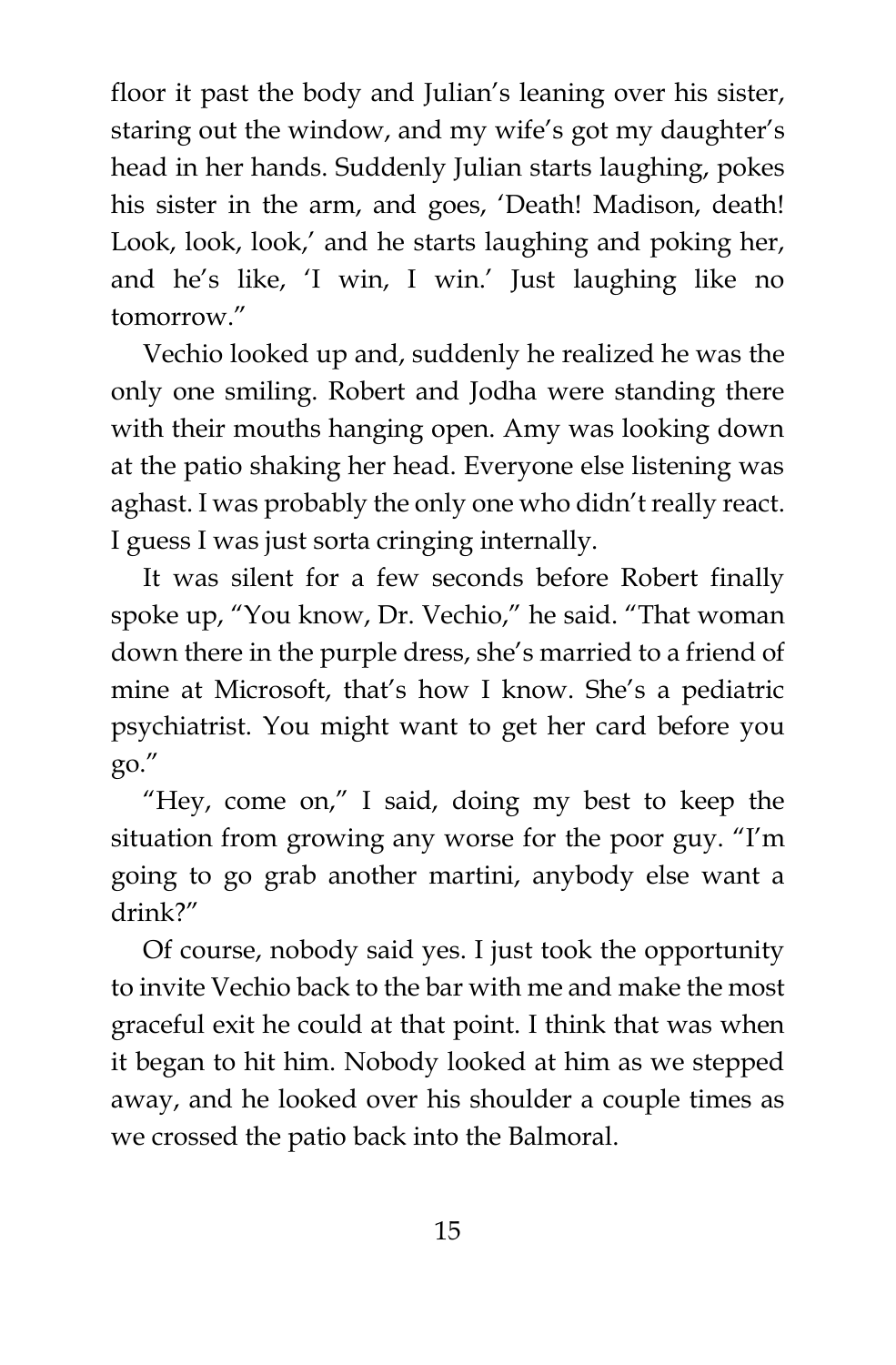"Boy, Kapp, most people like that story," Vechio said. "Nobody's ever—" then he paused, looking back at the group out on the patio as they closed around each other and began to whisper. He sat down at the bar again and I ordered a couple martinis. I could see everything about his body language reverting back to that earlier place and worse. Poor Vechio was shaking his head before the bartender had even poured the first martini.

"Boy, Kapp, I really blew it, didn't I?"

"Come on, now, Dr. Vechio. It's not that big a deal. Take a drink and relax. Don't sweat it," I said.

But he was sweating it. You could see. There wasn't enough alcohol or prodding in the world that could've made Vechio go back onto that patio.

"I guess I'm just not cut out for these things," he said. "Fancy parties. Fancy people."

"They're just regular people in tuxedos and evening gowns," I said, and I pushed the first martini his way. "Every last one of them is pretending to fit in, same as you and me. That's all."

"Well, I guess some people are better at it than others, Kapp. Who am I kidding with all these young, successful people? I'm just an aging orthodontist. I don't even know what  $I'm -''$ 

I couldn't remember seeing anyone so dispirited at a party in a long time. I felt awful. He sat there holding that martini in his hand with this hangdog look on his face. He never even lifted the glass off the bar.

"Did you know you can't even see the Earth from Jupiter with the naked eye, Dr. V?" I told him. "Can't see it. But